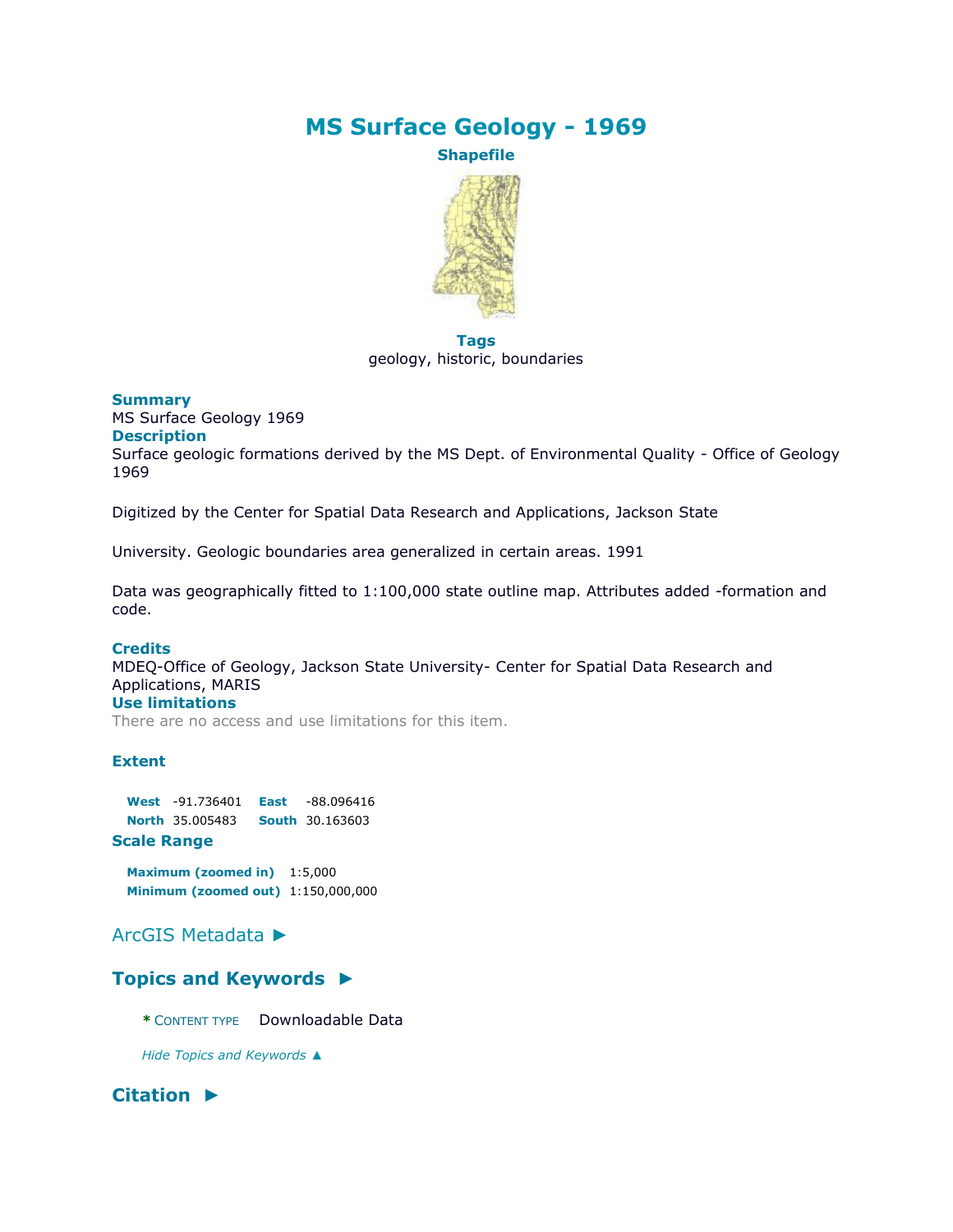TITLE MS Surface Geology - 1969 PUBLICATION DATE 1993-09-16 00:00:00

PRESENTATION FORMATS **\*** digital map

*Hide [Citation](file:///C:/Users/swalker/AppData/Local/Temp/arc4EC9/tmp4BC6.tmp.htm%23ID0ELKA) ▲*

## **[Citation Contacts](file:///C:/Users/swalker/AppData/Local/Temp/arc4EC9/tmp4BC6.tmp.htm%23ID0EBLKA) ►**

RESPONSIBLE PARTY INDIVIDUAL'S NAME Steve Walker ORGANIZATION'S NAME MARIS CONTACT'S POSITION GIS Operations Manager CONTACT'S ROLE originator

C[ONTACT INFORMATION](file:///C:/Users/swalker/AppData/Local/Temp/arc4EC9/tmp4BC6.tmp.htm%23ID0EABLKA)  $\blacktriangleright$ PHONE VOICE 601-432-6149

**ADDRESS** TYPE physical DELIVERY POINT 3825 Ridgewood Rd CITY Jackson ADMINISTRATIVE AREA **MS** POSTAL CODE 39211 E-MAIL ADDRESS [swalker@mississippi.edu](mailto:swalker@mississippi.edu?subject=MS%20Surface%20Geology%20-%201969)

HOURS OF SERVICE M-F 7-3 CDT

*Hide [Contact information](file:///C:/Users/swalker/AppData/Local/Temp/arc4EC9/tmp4BC6.tmp.htm%23ID0EABLKA) ▲*

*Hide [Citation Contacts](file:///C:/Users/swalker/AppData/Local/Temp/arc4EC9/tmp4BC6.tmp.htm%23ID0EBLKA) ▲*

## **[Resource Details](file:///C:/Users/swalker/AppData/Local/Temp/arc4EC9/tmp4BC6.tmp.htm%23ID0EEBGNA) ►**

DATASET LANGUAGES **\*** English (UNITED STATES) DATASET CHARACTER SET utf8 - 8 bit UCS Transfer Format

STATUS historical archive SPATIAL REPRESENTATION TYPE **\*** vector

**\*** PROCESSING ENVIRONMENT Version 6.2 (Build 9200) ; Esri ArcGIS 10.6.1.9270

**CREDITS** 

MDEQ-Office of Geology, Jackson State University- Center for Spatial Data Research and Applications, MARIS

ARCGIS ITEM PROPERTIES

- **\*** NAME geo
- **\*** SIZE 1.682
- **\*** LOCATION file://\\DESKTOP-TP9LNVL\F\$\DATA\00\_GEOSCIENTIFIC\geo.shp
	- **\*** ACCESS PROTOCOL Local Area Network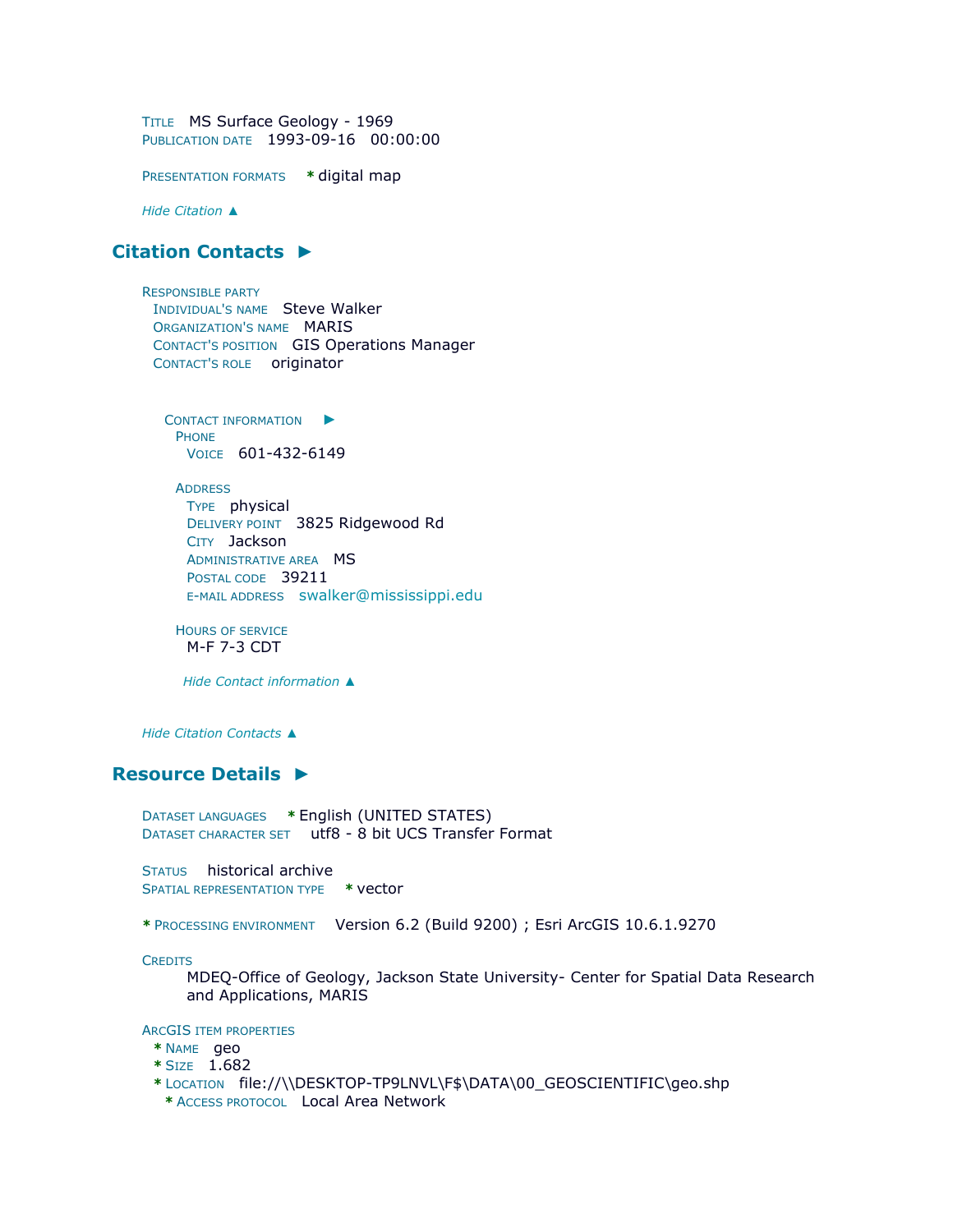*Hide [Resource Details](file:///C:/Users/swalker/AppData/Local/Temp/arc4EC9/tmp4BC6.tmp.htm%23ID0EEBGNA) ▲*

## **[Extents](file:///C:/Users/swalker/AppData/Local/Temp/arc4EC9/tmp4BC6.tmp.htm%23ID0EEDBGNA) ►**

EXTENT GEOGRAPHIC EXTENT BOUNDING RECTANGLE EXTENT TYPE Extent used for searching **\*** WEST LONGITUDE -91.736401 **\*** EAST LONGITUDE -88.096416 **\*** NORTH LATITUDE 35.005483 **\*** SOUTH LATITUDE 30.163603 **\*** EXTENT CONTAINS THE RESOURCE Yes EXTENT IN THE ITEM'S COORDINATE SYSTEM **\*** WEST LONGITUDE 318658.959487 **\*** EAST LONGITUDE 650945.325099

- **\*** SOUTH LATITUDE 1042491.925974
- **\*** NORTH LATITUDE 1577856.857367
- **\*** EXTENT CONTAINS THE RESOURCE Yes

*Hide [Extents](file:///C:/Users/swalker/AppData/Local/Temp/arc4EC9/tmp4BC6.tmp.htm%23ID0EEDBGNA) ▲*

### **[Resource Maintenance](file:///C:/Users/swalker/AppData/Local/Temp/arc4EC9/tmp4BC6.tmp.htm%23ID0EEKA) ►**

RESOURCE MAINTENANCE UPDATE FREQUENCY not planned

*Hide [Resource Maintenance](file:///C:/Users/swalker/AppData/Local/Temp/arc4EC9/tmp4BC6.tmp.htm%23ID0EEKA) ▲*

### **[Spatial Reference](file:///C:/Users/swalker/AppData/Local/Temp/arc4EC9/tmp4BC6.tmp.htm%23ID0EEAGNA) ►**

ARCGIS COORDINATE SYSTEM

#### **\*** TYPE Projected

- **\*** GEOGRAPHIC COORDINATE REFERENCE GCS\_North\_American\_1983
- **\*** PROJECTION mstm
- **\*** COORDINATE REFERENCE DETAILS

PROJECTED COORDINATE SYSTEM X ORIGIN -5122200

```
Y ORIGIN -12297100
```
XY SCALE 450339697.45066422

```
Z ORIGIN -100000
```
Z SCALE 10000

M ORIGIN -100000

M SCALE 10000

XY TOLERANCE 0.001

Z TOLERANCE 0.001

M TOLERANCE 0.001 HIGH PRECISION true

WELL-KNOWN TEXT

PROJCS["mstm",GEOGCS["GCS\_North\_American\_1983",DATUM["D\_North\_American\_19 83",SPHEROID["GRS\_1980",6378137.0,298.257222101]],PRIMEM["Greenwich",0.0],UN IT["Degree",0.0174532925199433]],PROJECTION["Transverse\_Mercator"],PARAMETER[ "False\_Easting",500000.0],PARAMETER["False\_Northing",1300000.0],PARAMETER["Cent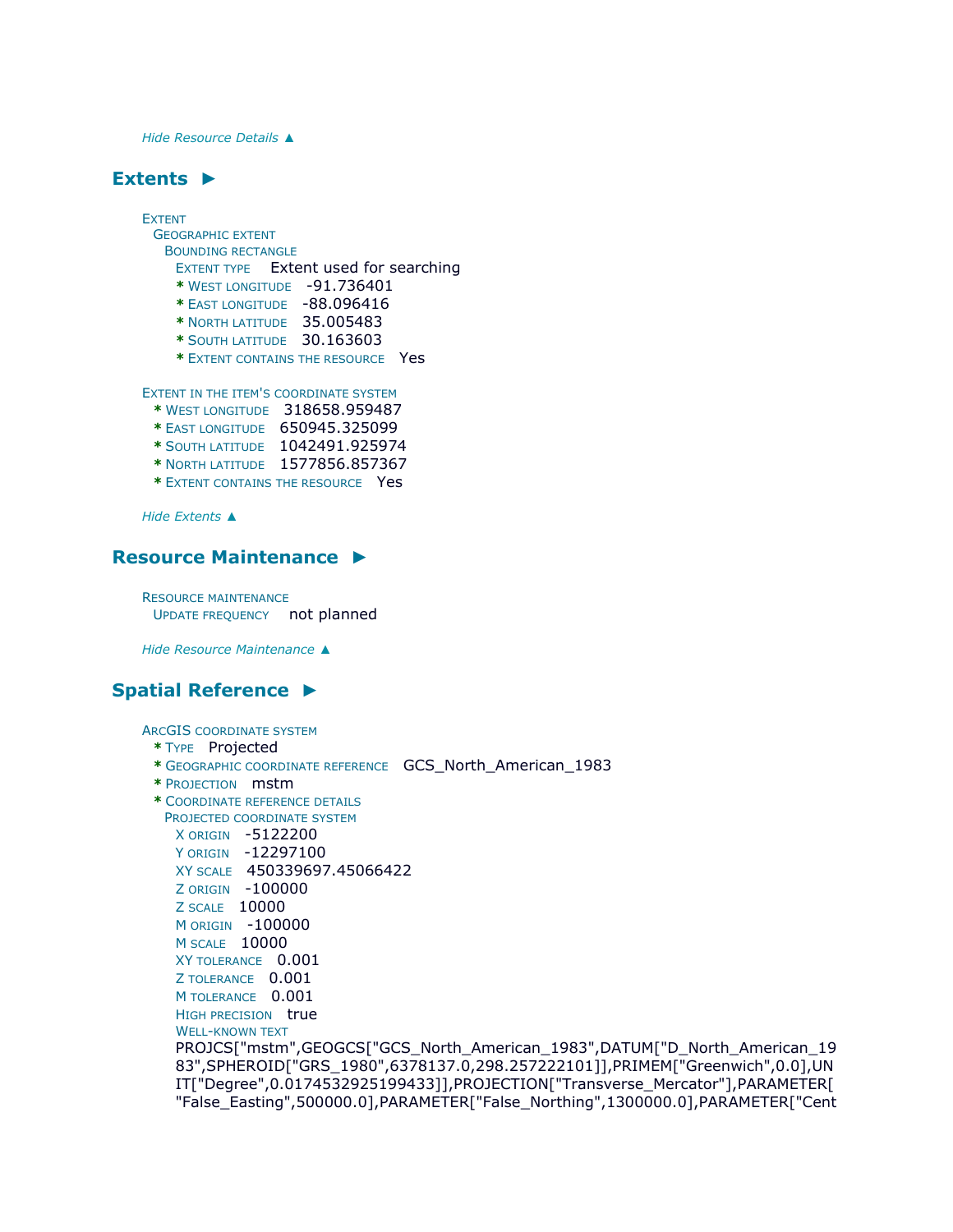ral\_Meridian",- 89.75],PARAMETER["Scale\_Factor",0.9998335],PARAMETER["Latitude\_Of\_Origin",32.5], UNIT["Meter",1.0]]

REFERENCE SYSTEM IDENTIFIER **\*** VALUE 0

*Hide [Spatial Reference](file:///C:/Users/swalker/AppData/Local/Temp/arc4EC9/tmp4BC6.tmp.htm%23ID0EEAGNA) ▲*

## **[Spatial Data Properties](file:///C:/Users/swalker/AppData/Local/Temp/arc4EC9/tmp4BC6.tmp.htm%23ID0EADA) ►**

V[ECTOR](file:///C:/Users/swalker/AppData/Local/Temp/arc4EC9/tmp4BC6.tmp.htm%23ID0EBADA) ▶ **\*** LEVEL OF TOPOLOGY FOR THIS DATASET geometry only GEOMETRIC OBJECTS FEATURE CLASS NAME **geo \*** OBJECT TYPE composite **\*** OBJECT COUNT 796 *Hide [Vector](file:///C:/Users/swalker/AppData/Local/Temp/arc4EC9/tmp4BC6.tmp.htm%23ID0EBADA) ▲* ARCGIS FEATURE CLASS P[ROPERTIES](file:///C:/Users/swalker/AppData/Local/Temp/arc4EC9/tmp4BC6.tmp.htm%23ID0EA) ► FEATURE CLASS NAME **geo \*** FEATURE TYPE Simple **\*** GEOMETRY TYPE Polygon **\*** HAS TOPOLOGY FALSE **\*** FEATURE COUNT 796 **\*** SPATIAL INDEX FALSE **\*** LINEAR REFERENCING FALSE *Hide [ArcGIS Feature Class Properties](file:///C:/Users/swalker/AppData/Local/Temp/arc4EC9/tmp4BC6.tmp.htm%23ID0EA) ▲*

*Hide [Spatial Data Properties](file:///C:/Users/swalker/AppData/Local/Temp/arc4EC9/tmp4BC6.tmp.htm%23ID0EADA) ▲*

## **[Lineage](file:///C:/Users/swalker/AppData/Local/Temp/arc4EC9/tmp4BC6.tmp.htm%23ID0EAAA) ►**

P[ROCESS STEP](file:///C:/Users/swalker/AppData/Local/Temp/arc4EC9/tmp4BC6.tmp.htm%23ID0ECAAAA) ▶ WHEN THE PROCESS OCCURRED 1991-09-12 00:00:00 **DESCRIPTION** 

Digitized by the Center for Spatial Data Research andApplications, Jackson State University. Geologic boundaries area generalized in certain areas.

PROCESS CONTACT

INDIVIDUAL'S NAME unkown ORGANIZATION'S NAME Jackson State University Center for Spatial Data Research and Applications

*Hide [Process step](file:///C:/Users/swalker/AppData/Local/Temp/arc4EC9/tmp4BC6.tmp.htm%23ID0ECAAAA) ▲*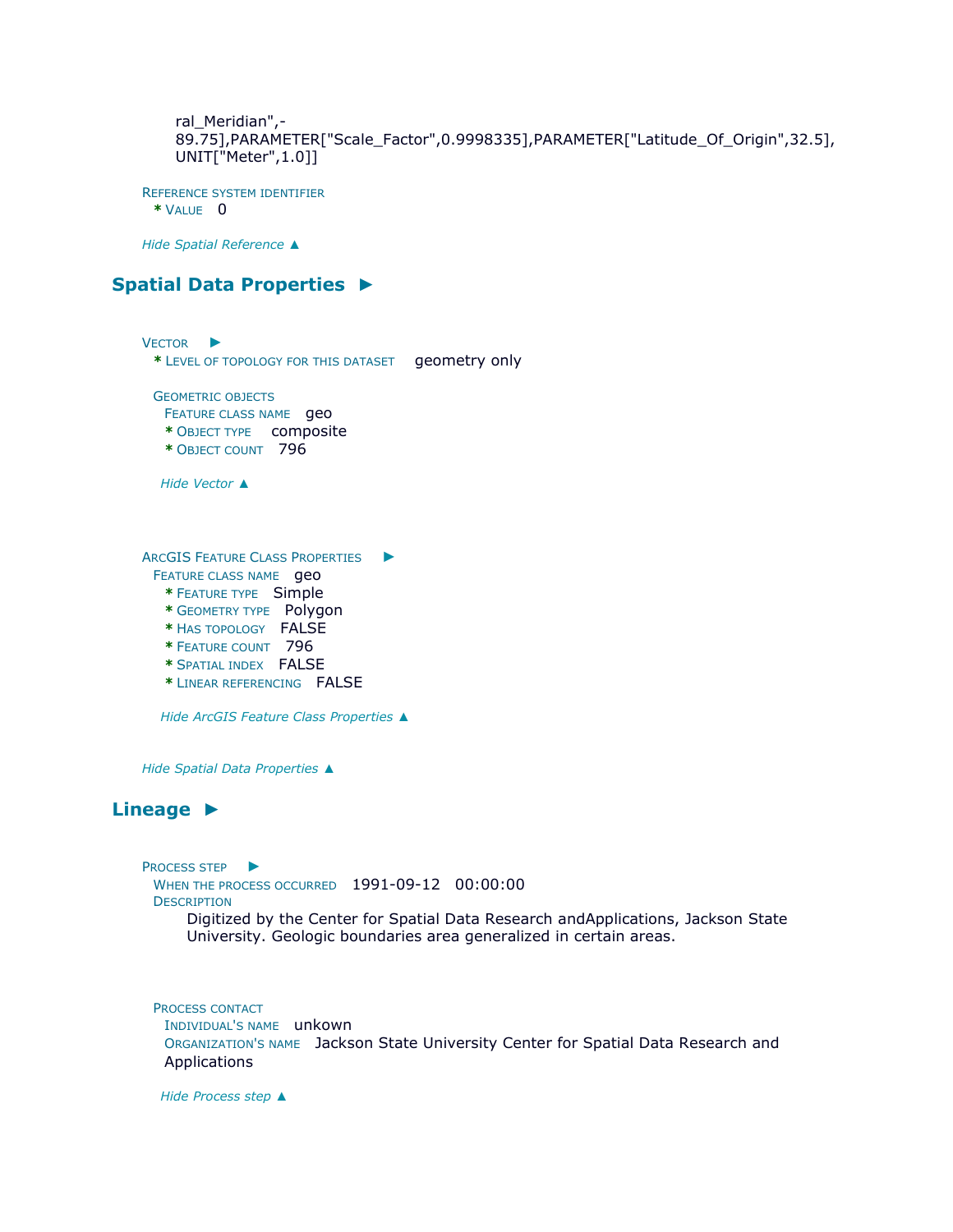S[OURCE DATA](file:///C:/Users/swalker/AppData/Local/Temp/arc4EC9/tmp4BC6.tmp.htm%23ID0ECBAAA) ► **DESCRIPTION** 

Jackson State University - Center for Spatial Data Research and Applications

SOURCE MEDIUM NAME CD-ROM RESOLUTION OF THE SOURCE DATA SCALE DENOMINATOR 500000

*Hide [Source data](file:///C:/Users/swalker/AppData/Local/Temp/arc4EC9/tmp4BC6.tmp.htm%23ID0ECBAAA) ▲*

*Hide [Lineage](file:///C:/Users/swalker/AppData/Local/Temp/arc4EC9/tmp4BC6.tmp.htm%23ID0EAAA) ▲*

## **[Distribution](file:///C:/Users/swalker/AppData/Local/Temp/arc4EC9/tmp4BC6.tmp.htm%23ID0EHA) ►**

DISTRIBUTION FORMAT **\*** NAME Shapefile

TRANSFER OPTIONS **\*** TRANSFER SIZE 1.682

*Hide [Distribution](file:///C:/Users/swalker/AppData/Local/Temp/arc4EC9/tmp4BC6.tmp.htm%23ID0EHA) ▲*

## **[Fields](file:///C:/Users/swalker/AppData/Local/Temp/arc4EC9/tmp4BC6.tmp.htm%23ID0EJA) ►**

D[ETAILS FOR OBJECT](file:///C:/Users/swalker/AppData/Local/Temp/arc4EC9/tmp4BC6.tmp.htm%23ID0EAJA) geo ► **\*** TYPE Feature Class **\*** ROW COUNT 796 **DEFINITION** Geologic formations DEFINITION SOURCE

MDEQ

FIELD [FID](file:///C:/Users/swalker/AppData/Local/Temp/arc4EC9/tmp4BC6.tmp.htm%23ID0EJAJA) ►

- **\*** ALIAS FID
- **\*** DATA TYPE OID
- **\*** WIDTH 4
- **\*** PRECISION 0
- **\*** SCALE 0
- **\*** FIELD DESCRIPTION Internal feature number.

**\*** DESCRIPTION SOURCE

Esri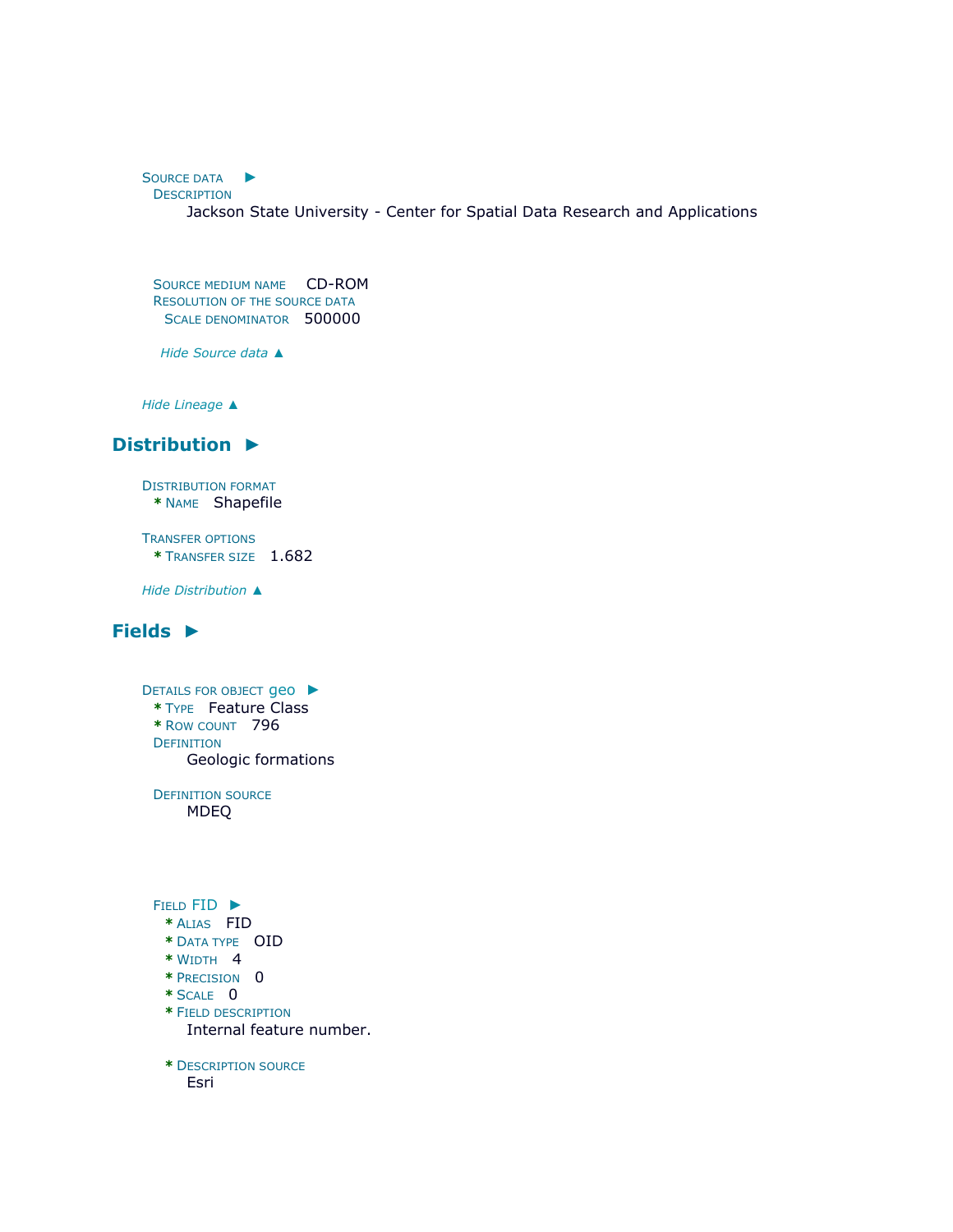### **\*** DESCRIPTION OF VALUES

Sequential unique whole numbers that are automatically generated.

*Hide [Field](file:///C:/Users/swalker/AppData/Local/Temp/arc4EC9/tmp4BC6.tmp.htm%23ID0EJAJA) FID ▲*

FIELD [Shape](file:///C:/Users/swalker/AppData/Local/Temp/arc4EC9/tmp4BC6.tmp.htm%23ID0EIAJA) ► **\*** ALIAS Shape **\*** DATA TYPE Geometry **\*** WIDTH 0 **\*** PRECISION 0 **\*** SCALE 0 **\*** FIELD DESCRIPTION Feature geometry. **\*** DESCRIPTION SOURCE Esri **\*** DESCRIPTION OF VALUES Coordinates defining the features.

*Hide Field [Shape](file:///C:/Users/swalker/AppData/Local/Temp/arc4EC9/tmp4BC6.tmp.htm%23ID0EIAJA) ▲*

FIELD [AREA](file:///C:/Users/swalker/AppData/Local/Temp/arc4EC9/tmp4BC6.tmp.htm%23ID0EHAJA) ►

- **\*** ALIAS AREA
- **\*** DATA TYPE Double
- **\*** WIDTH 20
- **\*** PRECISION 0
- **\*** SCALE 0

*Hide Field [AREA](file:///C:/Users/swalker/AppData/Local/Temp/arc4EC9/tmp4BC6.tmp.htm%23ID0EHAJA) ▲*

FIELD [PERIMETER](file:///C:/Users/swalker/AppData/Local/Temp/arc4EC9/tmp4BC6.tmp.htm%23ID0EGAJA) ►

- **\*** ALIAS PERIMETER
- **\*** DATA TYPE Double
- **\*** WIDTH 20
- **\*** PRECISION 0
- **\*** SCALE 0

*Hide Field [PERIMETER](file:///C:/Users/swalker/AppData/Local/Temp/arc4EC9/tmp4BC6.tmp.htm%23ID0EGAJA) ▲*

FIELD [GEO\\_](file:///C:/Users/swalker/AppData/Local/Temp/arc4EC9/tmp4BC6.tmp.htm%23ID0EFAJA) ► **\*** ALIAS GEO\_ **\*** DATA TYPE Double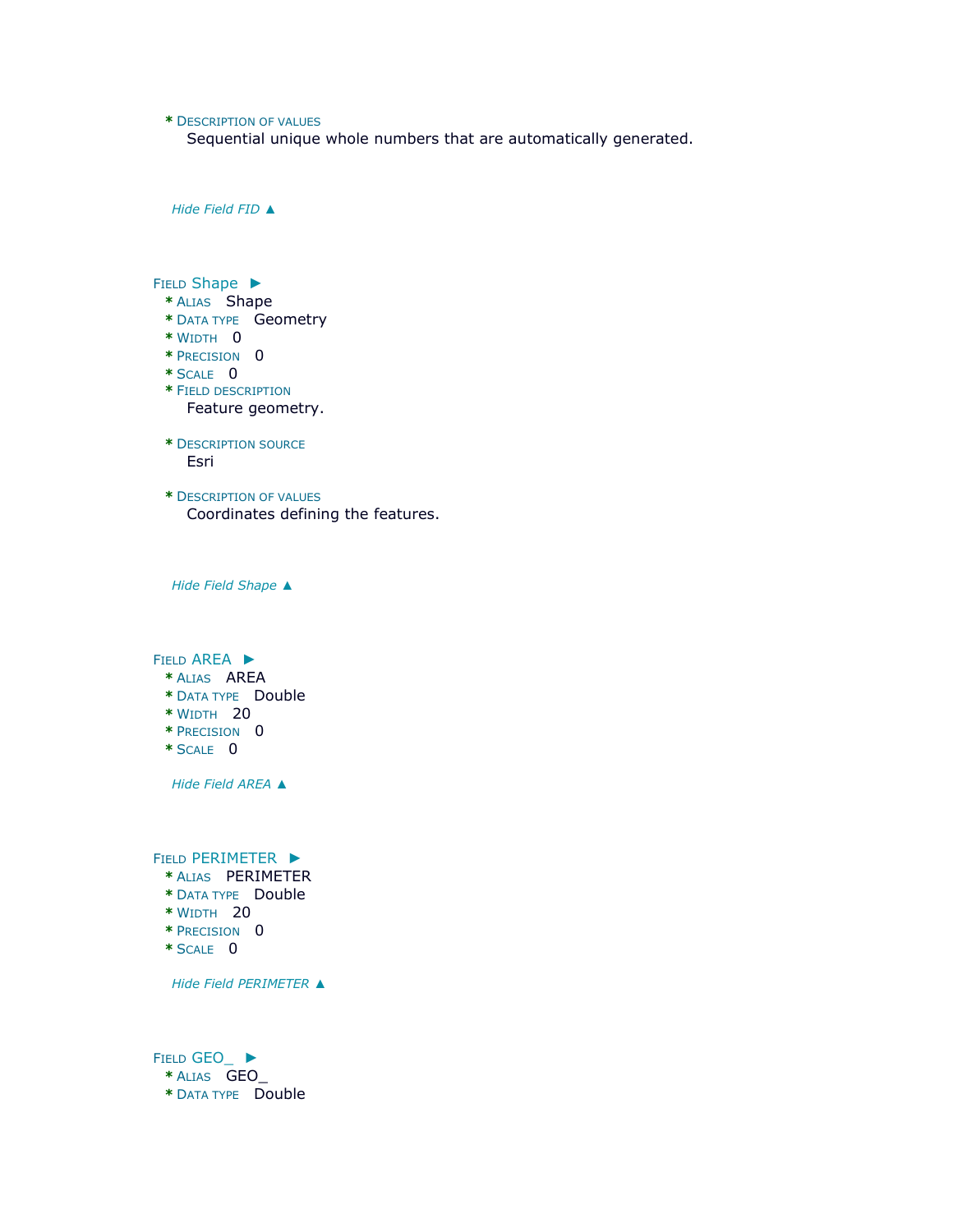**\*** WIDTH 11 **\*** PRECISION 11 **\*** SCALE 0 *Hide Field [GEO\\_](file:///C:/Users/swalker/AppData/Local/Temp/arc4EC9/tmp4BC6.tmp.htm%23ID0EFAJA) ▲*

FIELD [GEO\\_ID](file:///C:/Users/swalker/AppData/Local/Temp/arc4EC9/tmp4BC6.tmp.htm%23ID0EEAJA) ► **\*** ALIAS GEO\_ID **\*** DATA TYPE Double **\*** WIDTH 11 **\*** PRECISION 11 **\*** SCALE 0

*Hide Field [GEO\\_ID](file:///C:/Users/swalker/AppData/Local/Temp/arc4EC9/tmp4BC6.tmp.htm%23ID0EEAJA) ▲*

FIELD [USGS\\_CODE](file:///C:/Users/swalker/AppData/Local/Temp/arc4EC9/tmp4BC6.tmp.htm%23ID0EDAJA) ▶ **\*** ALIAS USGS\_CODE **\*** DATA TYPE String **\*** WIDTH 4 **\*** PRECISION 0 **\*** SCALE 0 FIELD DESCRIPTION US Geological Survey formation code

DESCRIPTION SOURCE USGS

*Hide Field [USGS\\_CODE](file:///C:/Users/swalker/AppData/Local/Temp/arc4EC9/tmp4BC6.tmp.htm%23ID0EDAJA) ▲*

FIELD [FIPS](file:///C:/Users/swalker/AppData/Local/Temp/arc4EC9/tmp4BC6.tmp.htm%23ID0ECAJA) ► **\*** ALIAS FIPS **\*** DATA TYPE Double **\*** WIDTH 11 **\*** PRECISION 11 **\*** SCALE 0 FIELD DESCRIPTION FIPS County Code DESCRIPTION SOURCE MDEQ

*Hide [Field](file:///C:/Users/swalker/AppData/Local/Temp/arc4EC9/tmp4BC6.tmp.htm%23ID0ECAJA) FIPS ▲*

FIELD [FORMATION](file:///C:/Users/swalker/AppData/Local/Temp/arc4EC9/tmp4BC6.tmp.htm%23ID0EBAJA) ►

- **\*** ALIAS FORMATION
- **\*** DATA TYPE String
- **\*** WIDTH 30
- **\*** PRECISION 0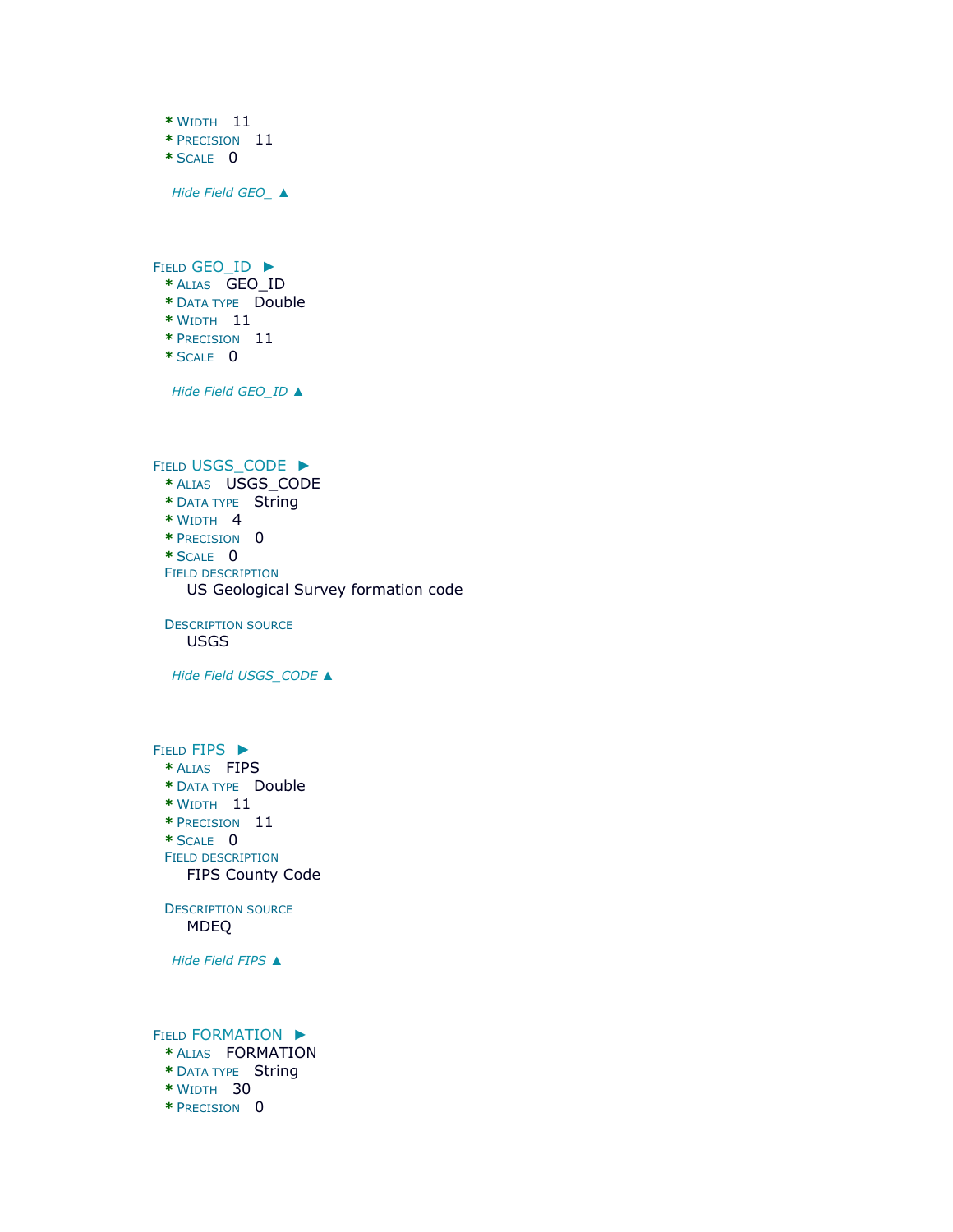### **\*** SCALE 0

FIELD DESCRIPTION

Formation Name

| USGS-CODE  | <b>FORMATION</b>        |
|------------|-------------------------|
| CC         | <b>Chester Group</b>    |
| <b>CM</b>  | Meramec, Osage          |
| D          | Chattanooga Shale       |
| EC         | Cockfield               |
| <b>ECM</b> | Cook Mountain           |
| EJ.        | Jackson Group           |
| EK         | Kosciusko               |
| ЕT         | Tallahatta/Neshoba Sand |
| EW         | Wilcox                  |
| <b>EZW</b> | Zilpha/Winona           |
| КC         | Coffee sand             |
| KD         | Demopolis Chalk         |
| KE         | Eutaw                   |
| <b>KET</b> | Eutaw (Tombigbee sand)  |
| KM         | Mooreville chalk        |
| KP         | Prairie Bluff/Owl Creek |
| KR.        | Ripley sand             |
| <b>KRM</b> | Ripley (McNairy sand)   |
| KT         | Tuscaloosa              |
| МC         | Catahoula               |
| MPH        | Pascagoula/Hattiesburg  |
| OF         | Forest Hill/Red Bluff   |
| OV         | Vicksburg/Chickasawhay  |
| <b>PAC</b> | Clayton                 |
| <b>PAN</b> | Naheola                 |
| <b>PAP</b> | Porter's Creek          |
| РC         | Citronelle sand         |
| QA         | Alluvium                |
| QC         | Coastal deposits        |

DESCRIPTION SOURCE MDEQ

*Hide Field [FORMATION](file:///C:/Users/swalker/AppData/Local/Temp/arc4EC9/tmp4BC6.tmp.htm%23ID0EBAJA) ▲*

FIELD [CODENUM](file:///C:/Users/swalker/AppData/Local/Temp/arc4EC9/tmp4BC6.tmp.htm%23ID0EAAJA) ►

- **\*** ALIAS CODENUM
- **\*** DATA TYPE SmallInteger
- **\*** WIDTH 2
- **\*** PRECISION 2
- **\*** SCALE 0

*Hide Field [CODENUM](file:///C:/Users/swalker/AppData/Local/Temp/arc4EC9/tmp4BC6.tmp.htm%23ID0EAAJA) ▲*

*Hide [Details for object](file:///C:/Users/swalker/AppData/Local/Temp/arc4EC9/tmp4BC6.tmp.htm%23ID0EAJA) geo ▲*

*Hide [Fields](file:///C:/Users/swalker/AppData/Local/Temp/arc4EC9/tmp4BC6.tmp.htm%23ID0EJA) ▲*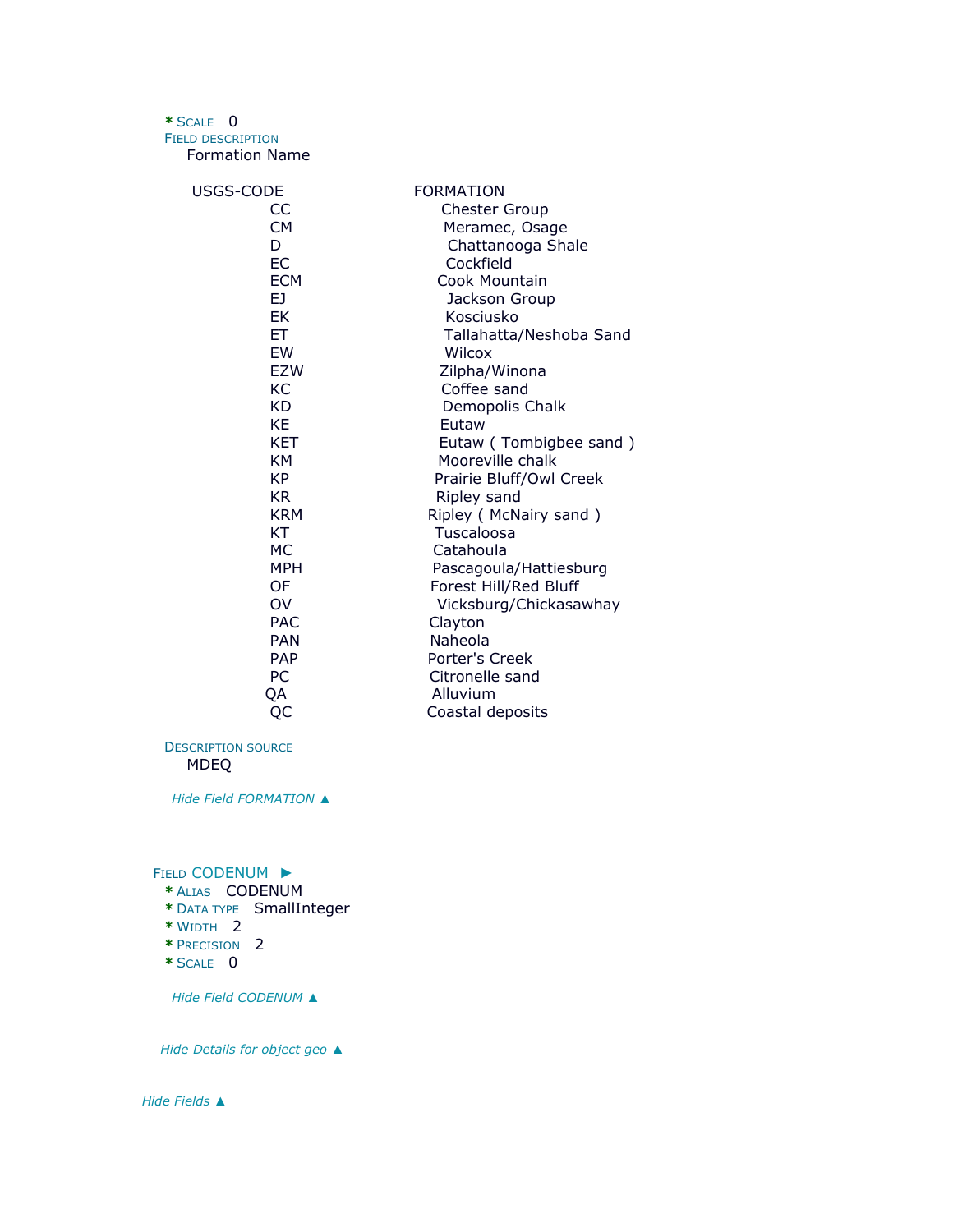## **[Metadata Details](file:///C:/Users/swalker/AppData/Local/Temp/arc4EC9/tmp4BC6.tmp.htm%23ID0TALNA) ►**

**\*** METADATA LANGUAGE English (UNITED STATES)

SCOPE OF THE DATA DESCRIBED BY THE METADATA **\*** dataset SCOPE NAME **\*** dataset

**\*** LAST UPDATE 2019-01-17

ARCGIS METADATA PROPERTIES METADATA FORMAT ArcGIS 1.0 METADATA STYLE FGDC CSDGM Metadata STANDARD OR PROFILE USED TO EDIT METADATA FGDC

CREATED IN ARCGIS FOR THE ITEM 2019-01-17 11:05:31 LAST MODIFIED IN ARCGIS FOR THE ITEM 2019-01-17 11:20:19

AUTOMATIC UPDATES HAVE BEEN PERFORMED Yes LAST UPDATE 2019-01-17 11:06:04

*Hide [Metadata Details](file:///C:/Users/swalker/AppData/Local/Temp/arc4EC9/tmp4BC6.tmp.htm%23ID0TALNA) ▲*

### **[Metadata Contacts](file:///C:/Users/swalker/AppData/Local/Temp/arc4EC9/tmp4BC6.tmp.htm%23ID0ELA) ►**

METADATA CONTACT INDIVIDUAL'S NAME Steve Walker ORGANIZATION'S NAME MARIS CONTACT'S POSITION GIS Operations Manager CONTACT'S ROLE originator

C[ONTACT INFORMATION](file:///C:/Users/swalker/AppData/Local/Temp/arc4EC9/tmp4BC6.tmp.htm%23ID0EBLA)  $\blacktriangleright$ PHONE VOICE 601-432-6149

ADDRESS TYPE physical DELIVERY POINT 3825 Ridgewood Rd CITY Jackson ADMINISTRATIVE AREA MS POSTAL CODE 39211 E-MAIL ADDRESS [swalker@mississippi.edu](mailto:swalker@mississippi.edu?subject=MS%20Surface%20Geology%20-%201969)

HOURS OF SERVICE M-F 7-3 CDT

*Hide [Contact information](file:///C:/Users/swalker/AppData/Local/Temp/arc4EC9/tmp4BC6.tmp.htm%23ID0EBLA) ▲*

*Hide [Metadata Contacts](file:///C:/Users/swalker/AppData/Local/Temp/arc4EC9/tmp4BC6.tmp.htm%23ID0ELA) ▲*

## **[Thumbnail and Enclosures](file:///C:/Users/swalker/AppData/Local/Temp/arc4EC9/tmp4BC6.tmp.htm%23ID0EMA) ►**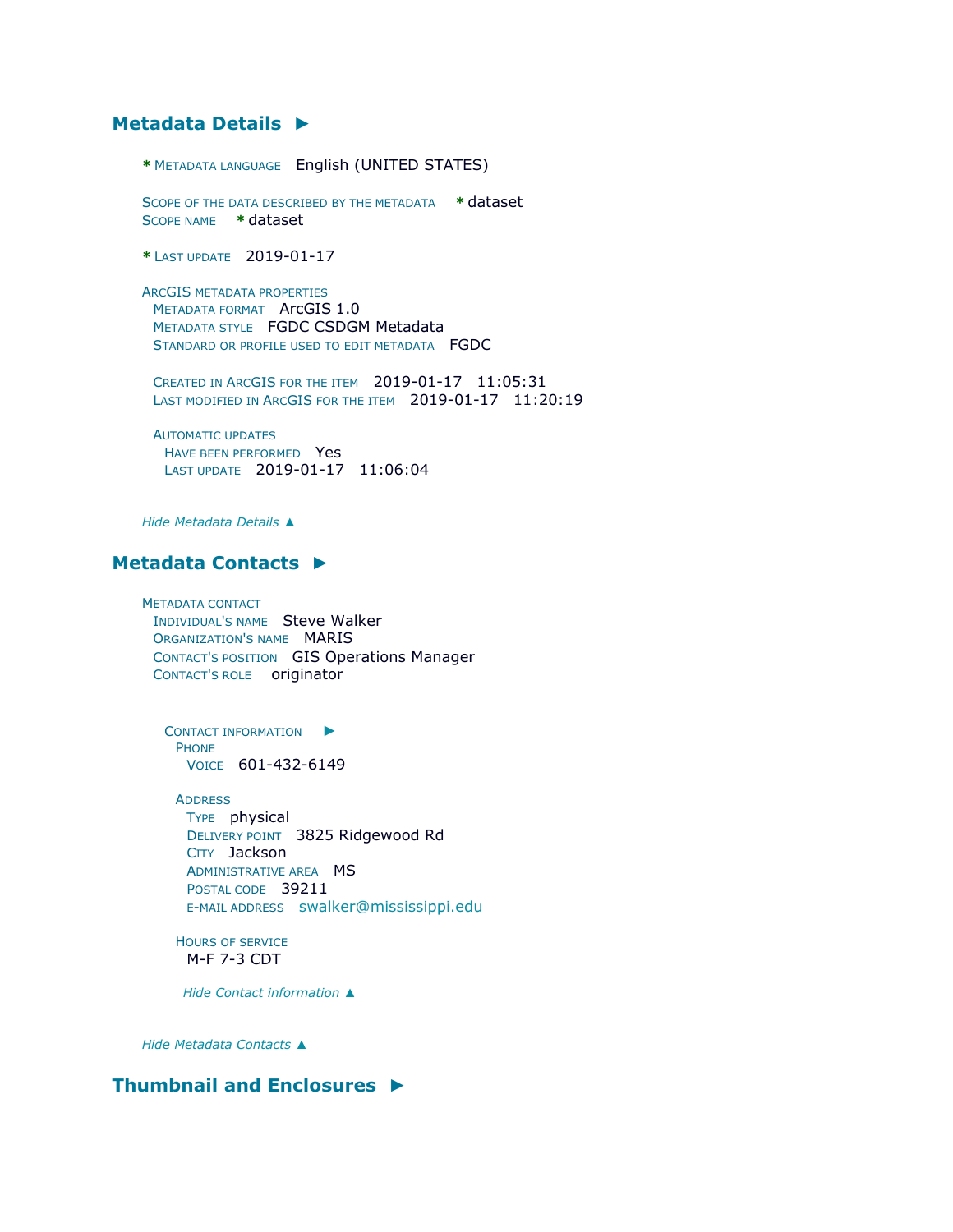**THUMBNAIL** THUMBNAIL TYPE JPG

*Hide [Thumbnail and Enclosures](file:///C:/Users/swalker/AppData/Local/Temp/arc4EC9/tmp4BC6.tmp.htm%23ID0EMA) ▲*

## [FGDC Metadata \(read-only\)](file:///C:/Users/swalker/AppData/Local/Temp/arc4EC9/tmp4BC6.tmp.htm%23fgdcMetadata) ▼

DETAILED DESCRIPTION ENTITY TYPE ENTITY TYPE LABEL geo ENTITY TYPE DEFINITION Geologic formations ENTITY TYPE DEFINITION SOURCE MDEQ

**ATTRIBUTE** ATTRIBUTE LABEL FID ATTRIBUTE DEFINITION Internal feature number. ATTRIBUTE DEFINITION SOURCE Esri ATTRIBUTE DOMAIN VALUES UNREPRESENTABLE DOMAIN Sequential unique whole numbers that are automatically generated.

**ATTRIBUTE** ATTRIBUTE LABEL Shape ATTRIBUTE DEFINITION Feature geometry. ATTRIBUTE DEFINITION SOURCE Esri ATTRIBUTE DOMAIN VALUES UNREPRESENTABLE DOMAIN Coordinates defining the features.

**ATTRIBUTE** ATTRIBUTE LABEL AREA

**ATTRIBUTE** ATTRIBUTE LABEL PERIMETER

**ATTRIBUTE** ATTRIBUTE LABEL GEO\_

**ATTRIBUTE** ATTRIBUTE LABEL GEO\_ID

**ATTRIBUTE** ATTRIBUTE LABEL USGS\_CODE ATTRIBUTE DEFINITION US Geological Survey formation code ATTRIBUTE DEFINITION SOURCE USGS

**ATTRIBUTE** ATTRIBUTE LABEL FIPS ATTRIBUTE DEFINITION FIPS County Code ATTRIBUTE DEFINITION SOURCE MDEQ

**ATTRIBUTE**